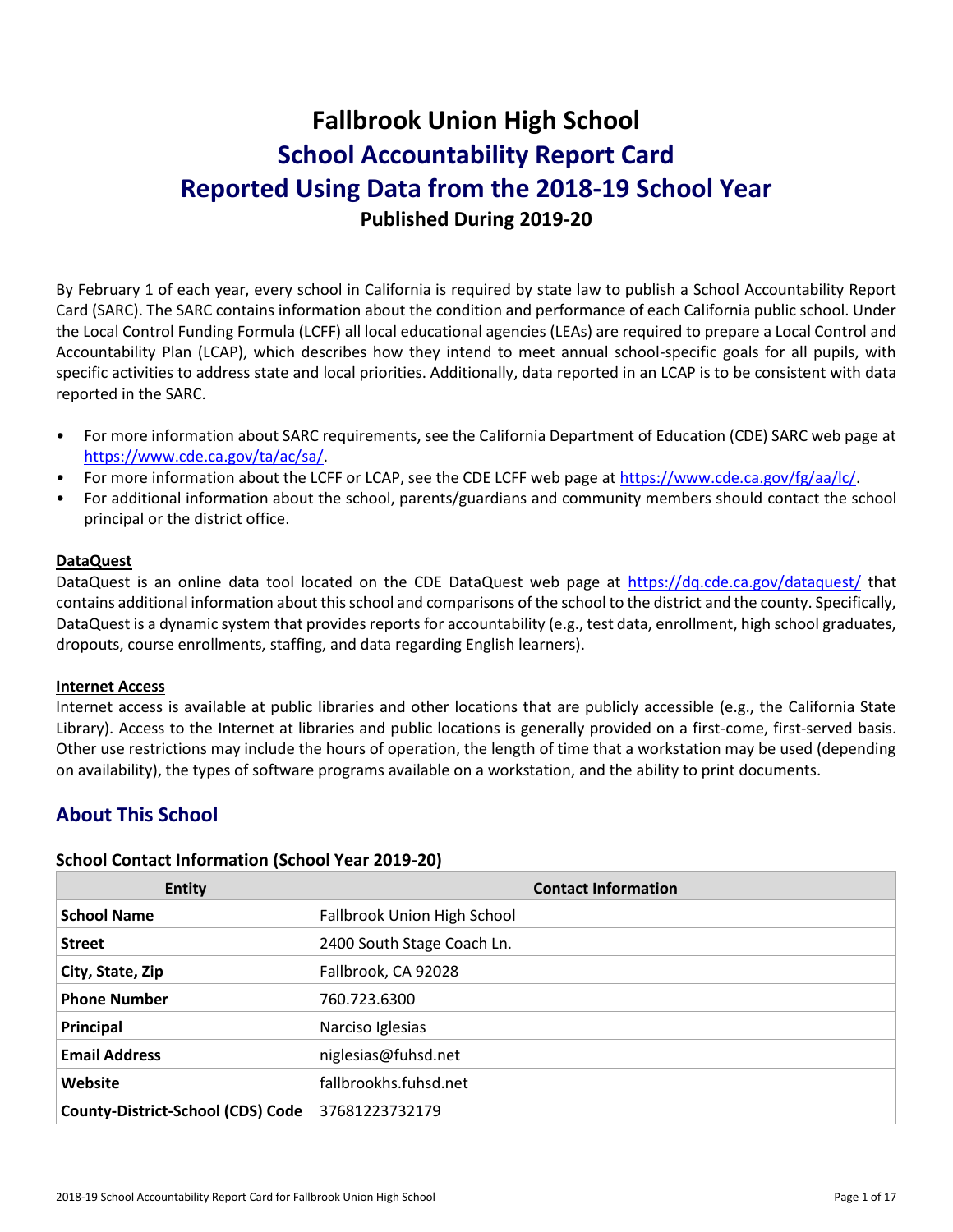| <b>Entity</b>        | <b>Contact Information</b>           |
|----------------------|--------------------------------------|
| <b>District Name</b> | Fallbrook Union High School District |
| <b>Phone Number</b>  | 760.723.6332 Ext. 6494               |
| Superintendent       | Ilsa Garza-Gonzalez, Superintendent  |
| <b>Email Address</b> | igarzagonzalez@fuhsd.net             |
| Website              | http://www.fuhsd.net/                |

#### **School Description and Mission Statement (School Year 2019-20)**

Fallbrook is located in northern San Diego County, nestled between the Pala Indian Reservation and the US Marine Corps Base Camp Pendleton/Fallbrook Naval Weapons Station. The community of Fallbrook began in the area known today as Live Oak County Park. The first permanent recorded settlement was in 1869, when the Vital Reche family settled in the area. While the population continues to increase at a moderate pace, Fallbrook maintains an easy lifestyle and retains its "Friendly Village" atmosphere loved by residents and envied by visitors. Fallbrook is known for its avocado groves and claims the title "Avocado Capital of the World". Fallbrook has always featured a rural countryside with all the amenities nearby. Our community of approximately 50,000 is spread over 127 square miles. Fallbrook is "life in the country" with a feel which sets us apart and gives all who live her a special pride.

The Fallbrook Union High School District is composed of three high schools: Fallbrook Union High School (FUHS), Ivy High School (Continuation), and Oasis High School (Independent Study).

Fallbrook Union High School (FUHS) is a public high school located in the rural community. Established in 1893, is the second-oldest high school district in San Diego County. The High School was first opened in 1893 for 20 students. In 1911, the school board voted for a \$20,000 20-year bond for construction of a new high school. Between the 1930's and 1960;s several bonds and facility construction projects were approved and implemented. In 1994, a \$23 million bond to improve facilities and ease overcrowding was approved by Fallbrook voters. The campus sits on approximately 55 well-maintained acres. Construction began in 1996 and over the next 6 years, the district added a new gymnasium, performing arts center, agricultural center, media center and a vocational arts building. In 2016, the district residents approved \$45 million in bonds for upgrading classrooms and facilities and improving school security.

FUHS is a single comprehensive high school. The school has long been a focal point in the area and offers performing arts and athletic facilities, and more recently Career Pathway opportunities (Career and Technical Education) to students and the community. FUHS serves a predominantly agricultural community that includes Fallbrook, Rainbow, Vallecitos, Fallbrook Naval Weapons Stations and parts of the Marine Corps Base Camp Pendleton. Fallbrook High School employs 94 faculty members and has a student enrollment of approximately 2,175. The schools serves a diverse population, predominately White and Hispanic/Latino students. A significant number of our student families are highly transient, due to active duty military service and those who are Migrant. As of November 2019, of the 1981 students 68% are Hispanic/Latino, 26% White, 1% Black, 1% Native American, and 4% Other. 15% of our students are English Language Learners (ELs), 63% are Socioeconomically Disadvantaged, 5% are Homeless, 5 are Foster Youth, and 14% of our students are Special Education.(All data is sited from Data Quest) Students, staff, and community work collaboratively to achieve common goals. Together we share the responsibility to pursue academic and vocational rigor and excellence through standards-based instructional strategies. Our school provides a safe environment that inspires enthusiasm, passion, and dedication. In 2017, FUHS was a recipient of the California Gold Ribbon and in 2018 received WASC (Western Association of Schools and Colleges) accreditation.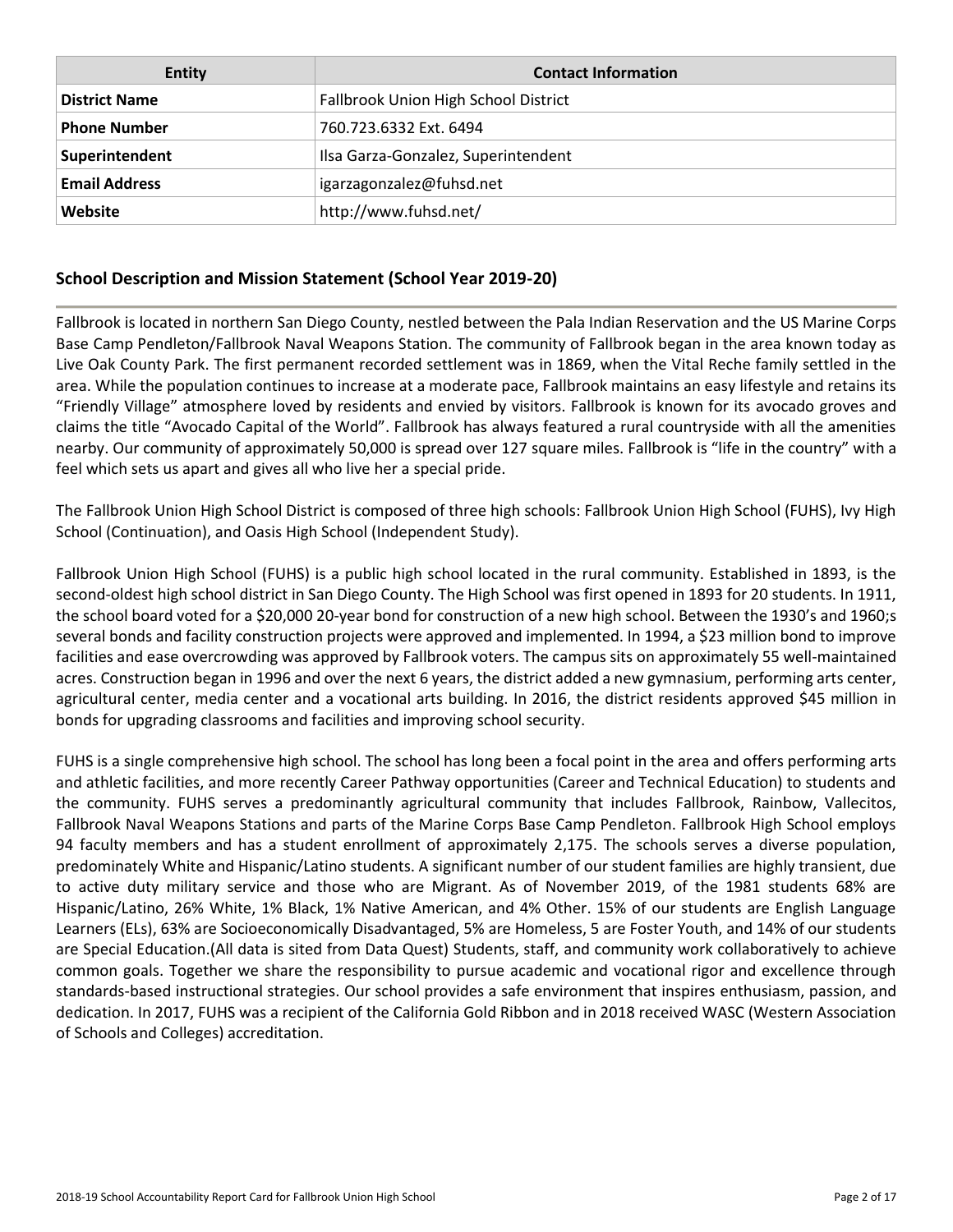#### **Our Mission:**

The Fallbrook Union High School District, in partnership with the parents and community, offers all students educational opportunities that enable them to function effectively as citizens, life-long learners, consumers, and workers in a global society.

#### **Our Vision:**

The Fallbrook Union High School District will create a national model of educational excellence, which will meet the educational needs and aptitude of every student.

#### **Fallbrook Union High School Values:**

- Standards-based differentiated instruction that encourages higher order thinking skills, active participation of students, and collaborative work
- Standards-based curriculum that is rigorous, relevant, and enriching
- Standards-based assessment that utilizes both formative and summative assessments based upon common benchmarks
- The use of data in order to impact instructional strategies, curriculum materials and resources as well as assessment
- Expected School-Wide Learning Results (ESLRs) that are clearly articulated, understood, and connected to instruction, curriculum, and assessment
- Relationships that are meaningful and an environment where character development matters
- Extracurricular and athletic opportunities that invigorate the high school years

#### **Student Enrollment by Grade Level (School Year 2018-19)**

| <b>Grade Level</b>      | <b>Number of Students</b> |  |  |  |
|-------------------------|---------------------------|--|--|--|
| Grade 9                 | 525                       |  |  |  |
| Grade 10                | 528                       |  |  |  |
| Grade 11                | 464                       |  |  |  |
| Grade 12                | 464                       |  |  |  |
| <b>Total Enrollment</b> | 1,981                     |  |  |  |

#### **Student Enrollment by Group (School Year 2018-19)**

| <b>Student Group</b>                       | <b>Percent of Total Enrollment</b> |
|--------------------------------------------|------------------------------------|
| <b>Black or African American</b>           | 1.1                                |
| American Indian or Alaska Native           | 0.6                                |
| Asian                                      | 1                                  |
| <b>Filipino</b>                            | 0.9                                |
| <b>Hispanic or Latino</b>                  | 67.7                               |
| <b>Native Hawaiian or Pacific Islander</b> | 0.2                                |
| White                                      | 25.8                               |
| <b>Two or More Races</b>                   | 1.8                                |
| <b>Socioeconomically Disadvantaged</b>     | 62.6                               |
| <b>English Learners</b>                    | 14.9                               |
| <b>Students with Disabilities</b>          | 14.3                               |
| <b>Foster Youth</b>                        | 0.1                                |
| <b>Homeless</b>                            | 5.4                                |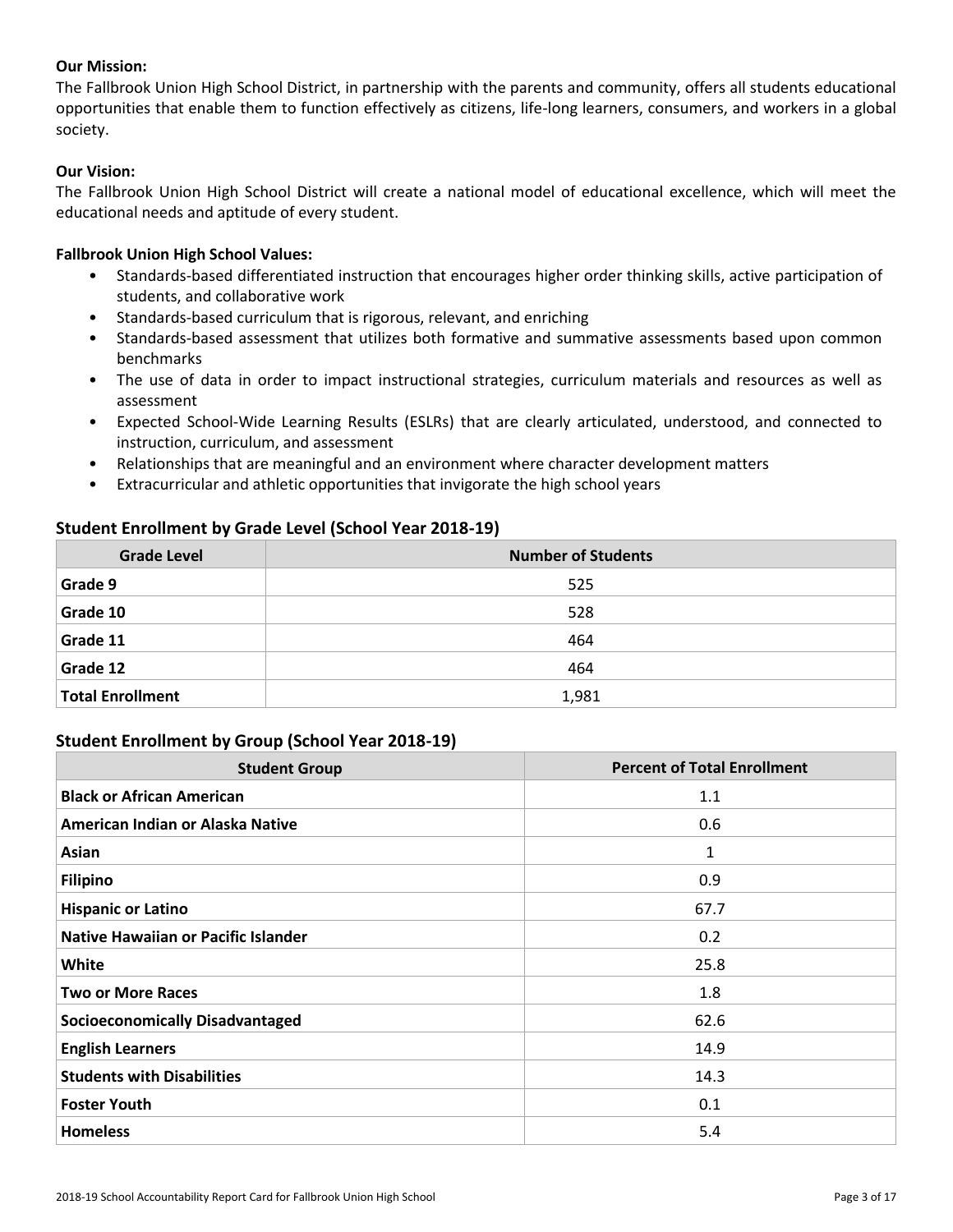# **A. Conditions of Learning**

#### **State Priority: Basic**

The SARC provides the following information relevant to the State priority: Basic (Priority 1):

- Degree to which teachers are appropriately assigned and fully credentialed in the subject area and for the pupils they are teaching;
- Pupils have access to standards-aligned instructional materials; and
- School facilities are maintained in good repair

#### **Teacher Credentials**

| <b>Teachers</b>                                                    | <b>School</b><br>2017-18 | <b>School</b><br>2018-19 | <b>School</b><br>2019-20 | <b>District</b><br>2019-20 |
|--------------------------------------------------------------------|--------------------------|--------------------------|--------------------------|----------------------------|
| With Full Credential                                               | 97                       | 94                       | 94                       | 107                        |
| <b>Without Full Credential</b>                                     | ₹                        |                          |                          |                            |
| Teaching Outside Subject Area of Competence (with full credential) | 0                        |                          |                          |                            |

#### **Teacher Misassignments and Vacant Teacher Positions**

| Indicator                                             | 2017-18 | 2018-19 | 2019-20 |
|-------------------------------------------------------|---------|---------|---------|
| <b>Misassignments of Teachers of English Learners</b> |         |         |         |
| Total Teacher Misassignments*                         |         |         |         |
| <b>Vacant Teacher Positions</b>                       |         |         |         |

Note: "Misassignments" refers to the number of positions filled by teachers who lack legal authorization to teach that grade level, subject area, student group, etc. \*Total Teacher Misassignments includes the number of Misassignments of Teachers of English Learners.

#### **Quality, Currency, Availability of Textbooks and Instructional Materials (School Year 2019-20)**

#### **Year and month in which data were collected:** January 2019

| <b>Subject</b>               | <b>Textbooks and Other Instructional</b><br><b>Materials/year of Adoption</b>                                                                                                                                                                                                                                                                                                                                                                                                                                                                                                                                                                           | <b>From Most</b><br><b>Recent</b><br><b>Adoption?</b> | <b>Percent Students</b><br><b>Lacking Own</b><br><b>Assigned Copy</b> |
|------------------------------|---------------------------------------------------------------------------------------------------------------------------------------------------------------------------------------------------------------------------------------------------------------------------------------------------------------------------------------------------------------------------------------------------------------------------------------------------------------------------------------------------------------------------------------------------------------------------------------------------------------------------------------------------------|-------------------------------------------------------|-----------------------------------------------------------------------|
| <b>Reading/Language Arts</b> | Literature & Language Arts Blue/Holt/2004<br>Literature & Language Arts Aqua/Holt/2004<br>Literature & Language Arts Gold/Holt/2004<br>Literature & Language Arts Purple/Holt/2004<br>Holt Handbook Grade 9/Holt/2005<br>Holt Handbook Grade 10/Holt/2007<br>Holt Handbook Grade 11/Holt/2006<br>Holt Hnadbook Grade 12/Holt/2006<br>Visions Green/T homson & Heinle/2004<br>Visions Red/T homson & Heinle/2004<br>Visions Blue/T homson & Heinle/2004<br>Visions Purple/T homson & Heinle/2004<br>W riter's Choice Blue/Glencoe/1999<br>W riter's Choice Gold/Glencoe/1999<br>W riter's Choice Green/Glencoe/1999<br>W riter's Choice Red/Glencoe/1999 | <b>Yes</b>                                            | 0                                                                     |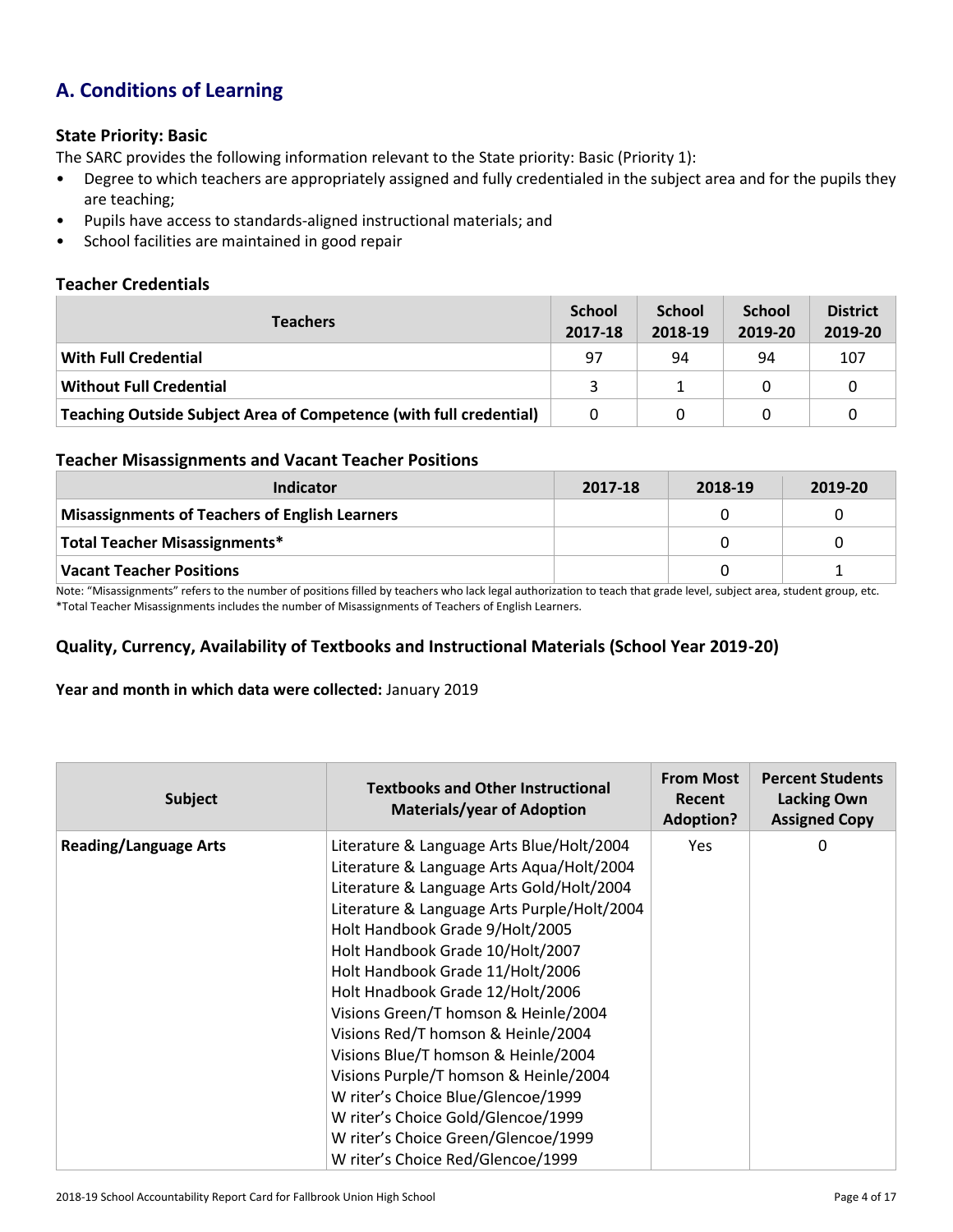| <b>Subject</b>     | <b>Textbooks and Other Instructional</b><br><b>Materials/year of Adoption</b>                                                                                                                                                                                                                                                                                                                                                                                                                                                                                                                                                                                      | <b>From Most</b><br>Recent<br><b>Adoption?</b> | <b>Percent Students</b><br><b>Lacking Own</b><br><b>Assigned Copy</b> |
|--------------------|--------------------------------------------------------------------------------------------------------------------------------------------------------------------------------------------------------------------------------------------------------------------------------------------------------------------------------------------------------------------------------------------------------------------------------------------------------------------------------------------------------------------------------------------------------------------------------------------------------------------------------------------------------------------|------------------------------------------------|-----------------------------------------------------------------------|
|                    | Prentice Hall Literature Gold/2002<br>Prentice Hall Literature Platinum/2002<br>Prentice Hall Literature, W orld<br>Masterpieces/Pearson<br>Prentice Hall/2008<br>Short Prose Reader/McGraw Hill/2006<br>Sound and Sense/T homas W adsw<br>orth/McDougal<br>Littell/2008<br>Mythology/Little Brow n & Company/2009<br>Grammar Sense 1, 2 & 3/2004<br>Grammar in Context 3/2001<br>READ 180 Enterprise Scholastic/2005                                                                                                                                                                                                                                              |                                                |                                                                       |
| <b>Mathematics</b> | Big Ideas Math, Algebra I, big Ideas Learning,<br>2015<br>Agilemind Math 1<br>Agilemind Intensified Math 1<br>ST Math<br>Big Ideas Math, Geometry, Big Ideas<br>Learning, 2015<br>Big Ideas Math, Algebra II, Big Ideas Learning,<br>2015<br>Yes 0.0%<br>2015-16 SARC - Fallbrook High<br>Page 6 of 37<br>Algebra Trigonometry and Structure and<br>Method book 2, McDougalLittell, 2009<br>Algebra and T rigonometry, Pearson/Prentice<br>Hall, 2008<br>Pre-Calculus, Pearson/Prentice Hall, 2009<br>Calculus I w ith Pre-Calculus, Houghton<br>Mifflin, 2007<br>Calculus 7th Edition, Houghton Mifflin, 2008<br>Elementary Statistics, Pearson Learning,<br>2008 | Yes                                            | 0                                                                     |
| <b>Science</b>     | Biology/ Glencoe McGraw Hill/2008<br>Biology, AP Edition/Pearson-Benjamin/2008<br><b>Biology Concepts &amp; Application/T</b><br>homas/Brooks/Cole 2008<br>Chemistry Principles and Reactions/T<br>homson/Brooks/Cole/2006<br>Conceptual Physics/Pearson-Prentice<br>Hall/2008<br>Earth Science/McDougal Littell/2008<br>Fundamentals of Physics/John W iley and<br>Sons/2008                                                                                                                                                                                                                                                                                      | Yes                                            | 0                                                                     |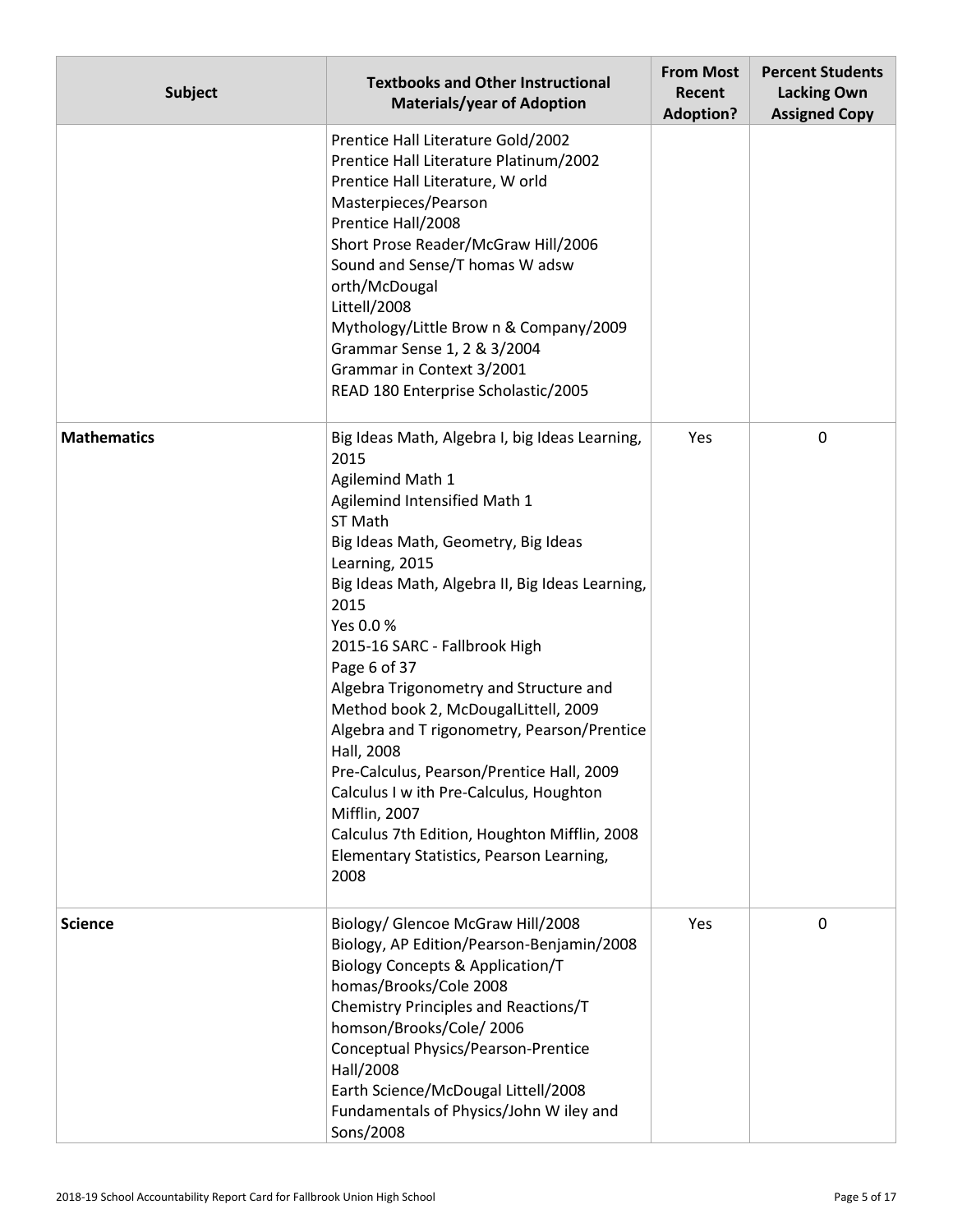| <b>Subject</b>                    | <b>Textbooks and Other Instructional</b><br><b>Materials/year of Adoption</b>                                                                                                                                                                                                                                                                                                                                                                                                                                                             | <b>From Most</b><br>Recent<br><b>Adoption?</b> | <b>Percent Students</b><br><b>Lacking Own</b><br><b>Assigned Copy</b> |
|-----------------------------------|-------------------------------------------------------------------------------------------------------------------------------------------------------------------------------------------------------------------------------------------------------------------------------------------------------------------------------------------------------------------------------------------------------------------------------------------------------------------------------------------------------------------------------------------|------------------------------------------------|-----------------------------------------------------------------------|
|                                   | Introduction to the Human Body (the<br>Essentials of Anatomy and Physiology)John<br>Wiley and Sons/2008<br>Physics Principles with Applications/2008<br>World of Chemistry, McDougal Littell/2008<br><b>Agricultural Science</b><br>Earth Science/McDougal Littell<br>The Art of Floral Design/Delmar<br>The Visual Experience/Hobbs Salome<br>Ornamental Horticulture/Delmar Pub<br>Agribusiness Management &<br>Entrepreneurship/Delmar<br>Introduction to Veterinary Science/Delmar<br>Modern Livestock & Poultry<br>Production/Delmar |                                                |                                                                       |
| <b>History-Social Science</b>     | Modern World History/McDougal<br>Littell/2007<br>History of the Modern World, McGraw<br>Hill/2006<br>The Americans, McDougall Littell/2007<br>American Pageant, Houghton Mifflin/2007<br>Economics, Principles in Action/Prentice<br>Hall/2007<br>Magruder's American Government/Prentice<br>Hall/2007<br>American Government: Inst & policies, DC<br><b>Heath 2012</b>                                                                                                                                                                   | Yes                                            | 0                                                                     |
| <b>Foreign Language</b>           | A Basic Course in ASL/T .J. Publishers<br>En Espanol 1/McDougal Littell<br>En Espanol 2/McDougal Littell<br>En Espanol 3/McDougal Littell<br>Discovering French 1/McDougal Littell<br>Discovering French 2/McDougal Littell<br>Disovering French 3/McDougal Littell<br>AP Spanish, Preparing for the Language &<br>Culture<br>Exam/Pearson<br>Abrendo Paso T emas y Lecturas/Pearson<br>Nuestro Mundo/Heath-McDougal Littell<br>Abriendo Puertas - Ampliando<br>Perspectivas/Houghton Mifflin                                             | Yes                                            | 0                                                                     |
| <b>Health</b>                     | Lifetime Health/Holt/2004                                                                                                                                                                                                                                                                                                                                                                                                                                                                                                                 | Yes                                            | 0                                                                     |
| <b>Visual and Performing Arts</b> | Arts The Visual Experience, Davis<br>Publications/2008<br>The Art of Movie Making: Script to Screen,                                                                                                                                                                                                                                                                                                                                                                                                                                      | Yes                                            | 0                                                                     |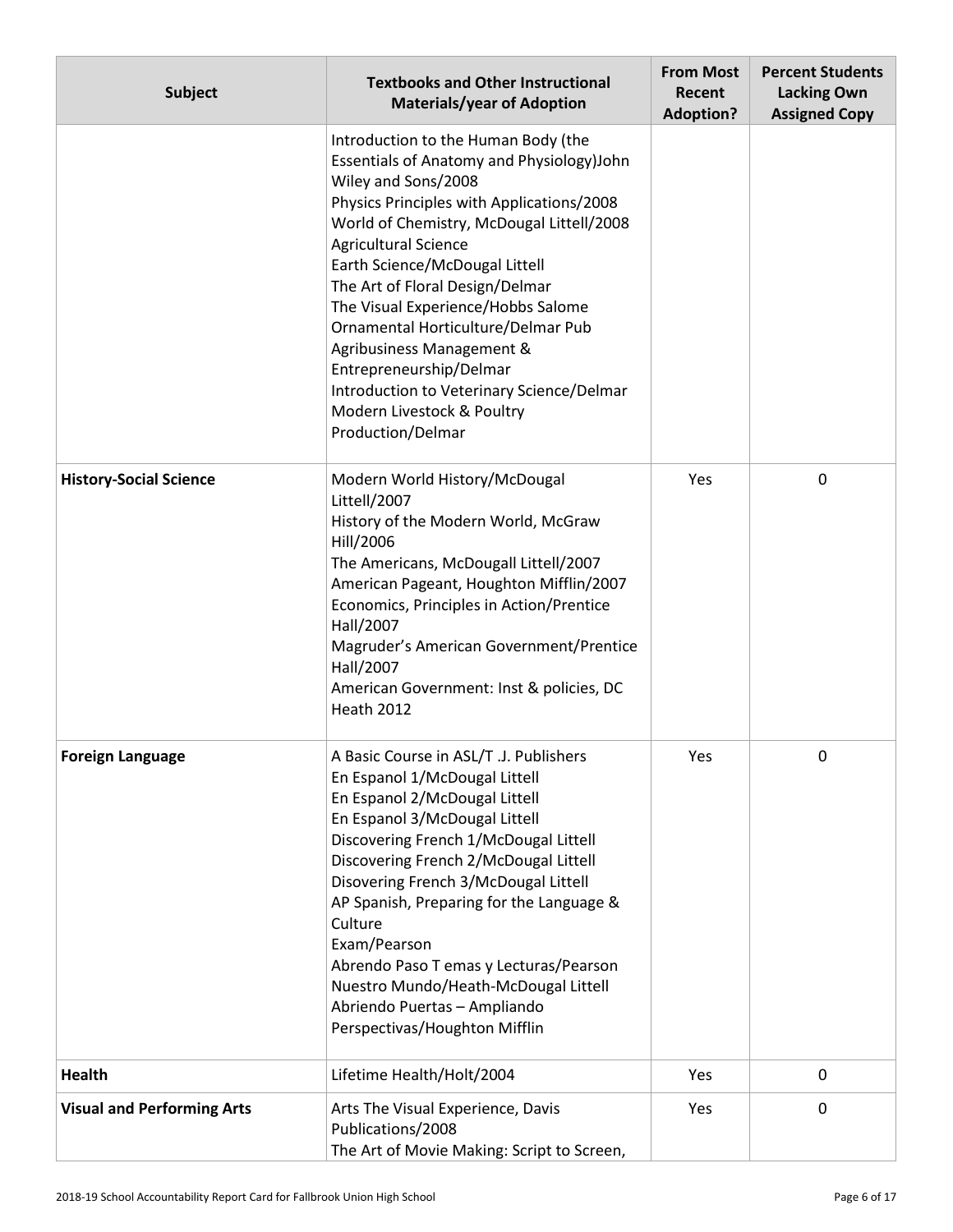| <b>Subject</b>                                       | <b>Textbooks and Other Instructional</b><br><b>Materials/year of Adoption</b>                                                                                                                                                                                                                                                                                                                                                                            | <b>From Most</b><br>Recent<br><b>Adoption?</b> | <b>Percent Students</b><br><b>Lacking Own</b><br><b>Assigned Copy</b> |
|------------------------------------------------------|----------------------------------------------------------------------------------------------------------------------------------------------------------------------------------------------------------------------------------------------------------------------------------------------------------------------------------------------------------------------------------------------------------------------------------------------------------|------------------------------------------------|-----------------------------------------------------------------------|
|                                                      | Prentice Hall/2007<br>Art History, Prentice Hall/1999<br>Art Talk, Glencoe/2000<br>Music in Theory and Practice, McGraw<br>Hill/2006<br>Experience Clay, Davis Publications/2003<br>Ceramics, A Potters Handbook, Harcourt<br><b>Brace</b><br>Publisher, 5th edition/1994<br>Discovering Draw ing, Davis<br>Publications/2007<br>The Annotated Mona Lisa, Andrews and<br>McNeel/1992<br>Discovering Art History/Davis Publications                       |                                                |                                                                       |
| <b>Science Laboratory Equipment</b><br>(grades 9-12) | Vernier LabQuest 2 Interface Systems,<br>Temperature probes, Conductivity probes,<br>Thermocouple probes, Heart rate monitor,<br>CO2 sensor, O2 sensor, EKG monitor<br>Microscopes<br><b>Dissection supplies</b><br>Anatomy materials<br>Glassware, thermometers<br>Bunsen burners, Hot plates, Ring stands,<br>clamps, tongs<br>Rulers, meter sticks<br>Balances (electronic and triple beam)<br>Chemicals<br>Physics tracks and accompanying materials |                                                |                                                                       |

#### **School Facility Conditions and Planned Improvements (Most Recent Year)**

FIT Overall rating: 96.89% ~ Good

The Fallbrook High School campus is 64 years old, therefore the District has made it a priority to fund deferred maintenance due to the age of the campus. We make an effort to prioritize corrective and preventative maintenance for long-term savings. District allocates funds for routine restricted maintenance, plus additional funds for deferred maintenance. Our custodial staff inspect the campus throughout the day to ensure the safety of students, staff, and visitors. Equipment, structures, blacktop, and grass fields are maintained. Custodial staff maintains property in compliance with fire and safety requirements. Our maintenance crew work to ensure timely handling of needed facility repairs and immediate response to safety and health needs that arise. The campus includes 65 buildings, of which 36 are portables. The District facilities team spent \$ 51,297.58 on general repairs to our buildings in the 2017-17 school year, and \$52,686.10 in the 2017-2018 school year. Repairs are usually modest in scale and do not include modernization projects, renovations, or other construction normally paid for by bond measures. Prop 39 energy upgrades for LED lighting and air Conditioning for a total of \$548,735.93 during the 2016-17 school years.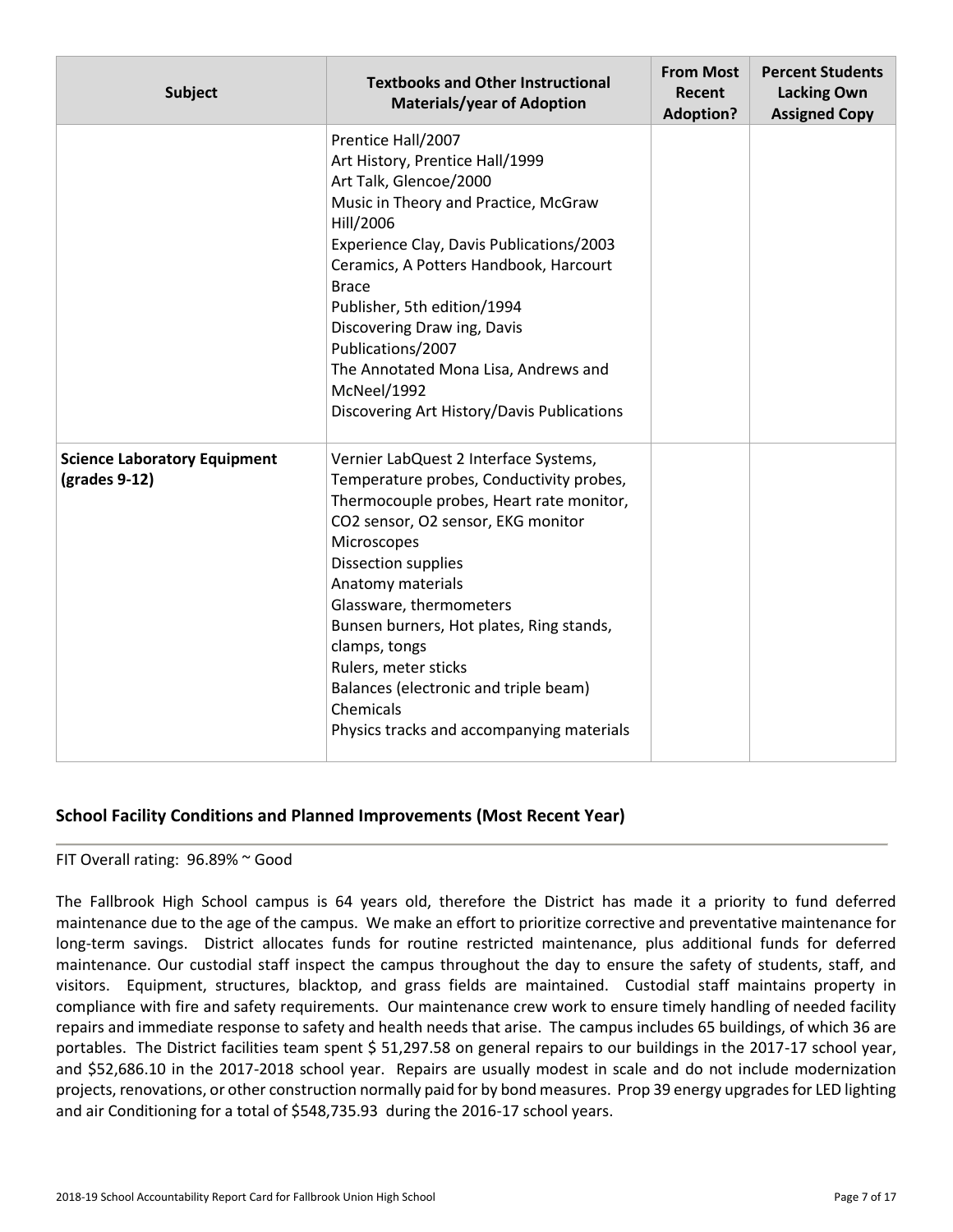### **School Facility Good Repair Status (Most Recent Year)**

Using the **most recently collected** FIT data (or equivalent), provide the following:

- Determination of repair status for systems listed
- Description of any needed maintenance to ensure good repair
- The year and month in which the data were collected
- The overall rating

#### **Year and month of the most recent FIT report:** January 2019

| <b>System Inspected</b>                                                       | <b>Rating</b> | <b>Repair Needed and Action Taken or Planned</b>                                                                                    |
|-------------------------------------------------------------------------------|---------------|-------------------------------------------------------------------------------------------------------------------------------------|
| Systems: Gas Leaks,<br>Mechanical/HVAC, Sewer                                 | Good          | Replaced two boiler domestic water heaters.                                                                                         |
| <b>Interior: Interior Surfaces</b>                                            | Poor          | We replaced carpet in 20 classrooms. 25<br>Classrooms had holes repaired and were<br>painted                                        |
| <b>Cleanliness: Overall Cleanliness,</b><br>Pest/Vermin Infestation           | Fair          | Weekly services provided to the school.                                                                                             |
| <b>Electrical: Electrical</b>                                                 | Good          | Replaced a transformer, outdoor lighting<br>with LED's.                                                                             |
| Restrooms/Fountains: Restrooms,<br>Sinks/Fountains                            | Fair          | 5 restrooms were completely remodeled and<br>5 are in the process of being remodeled.                                               |
| Safety: Fire Safety, Hazardous<br><b>Materials</b>                            | Good          | Completed 12 page list of fire hazards per<br>fire marshall.                                                                        |
| Structural: Structural Damage,<br>Roofs                                       | Fair          | Repairs were done to the main office, east<br>and west gym and girls locker room. We<br>continue to repair damaged roofs as needed. |
| <b>External: Playground/School</b><br>Grounds, Windows/<br>Doors/Gates/Fences | Good<br>Fair  | Replaced 15 fire rated doors.                                                                                                       |
| <b>Overall Rating</b>                                                         | Good          |                                                                                                                                     |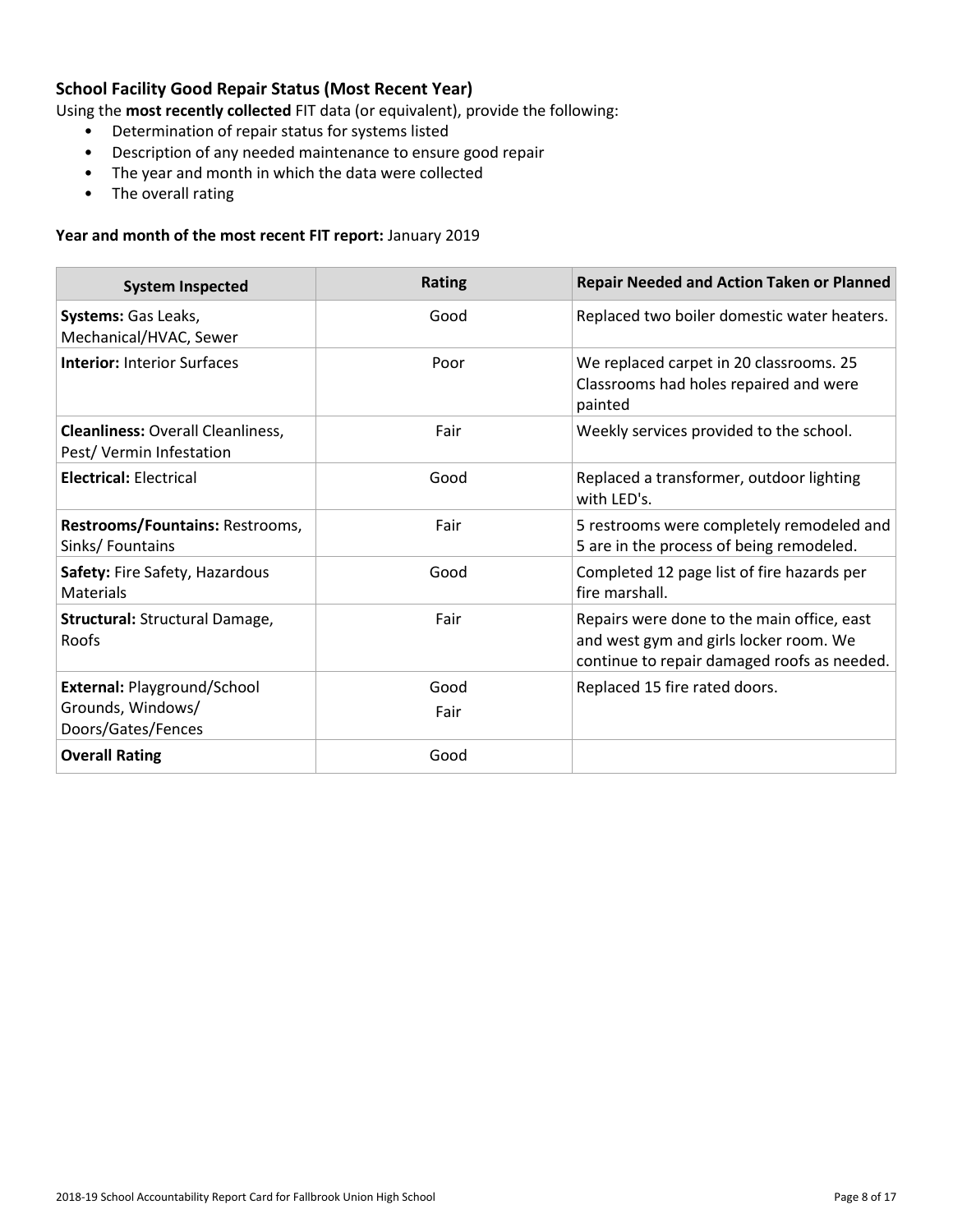# **B. Pupil Outcomes**

#### **State Priority: Pupil Achievement**

The SARC provides the following information relevant to the State priority: Pupil Achievement (Priority 4):

- **Statewide assessments** (i.e., California Assessment of Student Performance and Progress [CAASPP] System, which includes the Smarter Balanced Summative Assessments for students in the general education population and the California Alternate Assessments [CAAs] for English language arts/literacy [ELA] and mathematics given in grades three through eight and grade eleven. Only eligible students may participate in the administration of the CAAs. CAAs items are aligned with alternate achievement standards, which are linked with the Common Core State Standards [CCSS] for students with the most significant cognitive disabilities); and
- The percentage of students who have successfully completed courses that satisfy the requirements for entrance to the University of California and the California State University, or career technical education sequences or programs of study.

# **CAASPP Test Results in ELA and Mathematics for All Students Grades Three through Eight and Grade Eleven**

#### **Percentage of Students Meeting or Exceeding the State Standard**

| <b>Subject</b>                                                       | <b>School</b><br>2017-18 | <b>School</b><br>2018-19 | <b>District</b><br>2017-18 | <b>District</b><br>2018-19 | <b>State</b><br>2017-18 | <b>State</b><br>2018-19 |
|----------------------------------------------------------------------|--------------------------|--------------------------|----------------------------|----------------------------|-------------------------|-------------------------|
| <b>English Language Arts/Literacy</b><br>$\vert$ (grades 3-8 and 11) | 56                       | 52                       | 52                         | 49                         | 50                      | 50                      |
| <b>Mathematics</b><br>$\vert$ (grades 3-8 and 11)                    | 27                       | 24                       | 24                         | 21                         | 38                      | 39                      |

Note: Percentages are not calculated when the number of students tested is ten or less, either because the number of students in this category is too small for statistical accuracy or to protect student privacy.

Note: ELA and mathematics test results include the Smarter Balanced Summative Assessment and the CAA. The "Percent Met or Exceeded" is calculated by taking the total number of students who met or exceeded the standard on the Smarter Balanced Summative Assessment plus the total number of students who met the standard (i.e., achieved Level 3-Alternate) on the CAAs divided by the total number of students who participated in both assessments.

# **CAASPP Test Results in ELA by Student Group**

#### **Grades Three through Eight and Grade Eleven (School Year 2018-19)**

| <b>Student Group</b>                       | <b>Total</b><br><b>Enrollment</b> | <b>Number</b><br><b>Tested</b> | Percent<br><b>Tested</b> | Percent<br><b>Not</b><br><b>Tested</b> | Percent<br>Met or<br><b>Exceeded</b> |
|--------------------------------------------|-----------------------------------|--------------------------------|--------------------------|----------------------------------------|--------------------------------------|
| <b>All Students</b>                        | 423                               | 421                            | 99.53                    | 0.47                                   | 52.02                                |
| <b>Male</b>                                | 221                               | 219                            | 99.10                    | 0.90                                   | 45.66                                |
| Female                                     | 202                               | 202                            | 100.00                   | 0.00                                   | 58.91                                |
| <b>Black or African American</b>           | --                                | $- -$                          | --                       | --                                     | $- -$                                |
| American Indian or Alaska Native           | $-$                               | --                             | --                       | $- -$                                  |                                      |
| Asian                                      | $- -$                             | $- -$                          | $\qquad \qquad -$        | $\qquad \qquad -$                      | $- -$                                |
| <b>Filipino</b>                            | --                                | $- -$                          | --                       | $\qquad \qquad -$                      | $- -$                                |
| <b>Hispanic or Latino</b>                  | 283                               | 282                            | 99.65                    | 0.35                                   | 46.10                                |
| <b>Native Hawaiian or Pacific Islander</b> | $- -$                             | $- -$                          | $-\,-$                   | $\qquad \qquad -$                      |                                      |
| White                                      | 112                               | 111                            | 99.11                    | 0.89                                   | 65.77                                |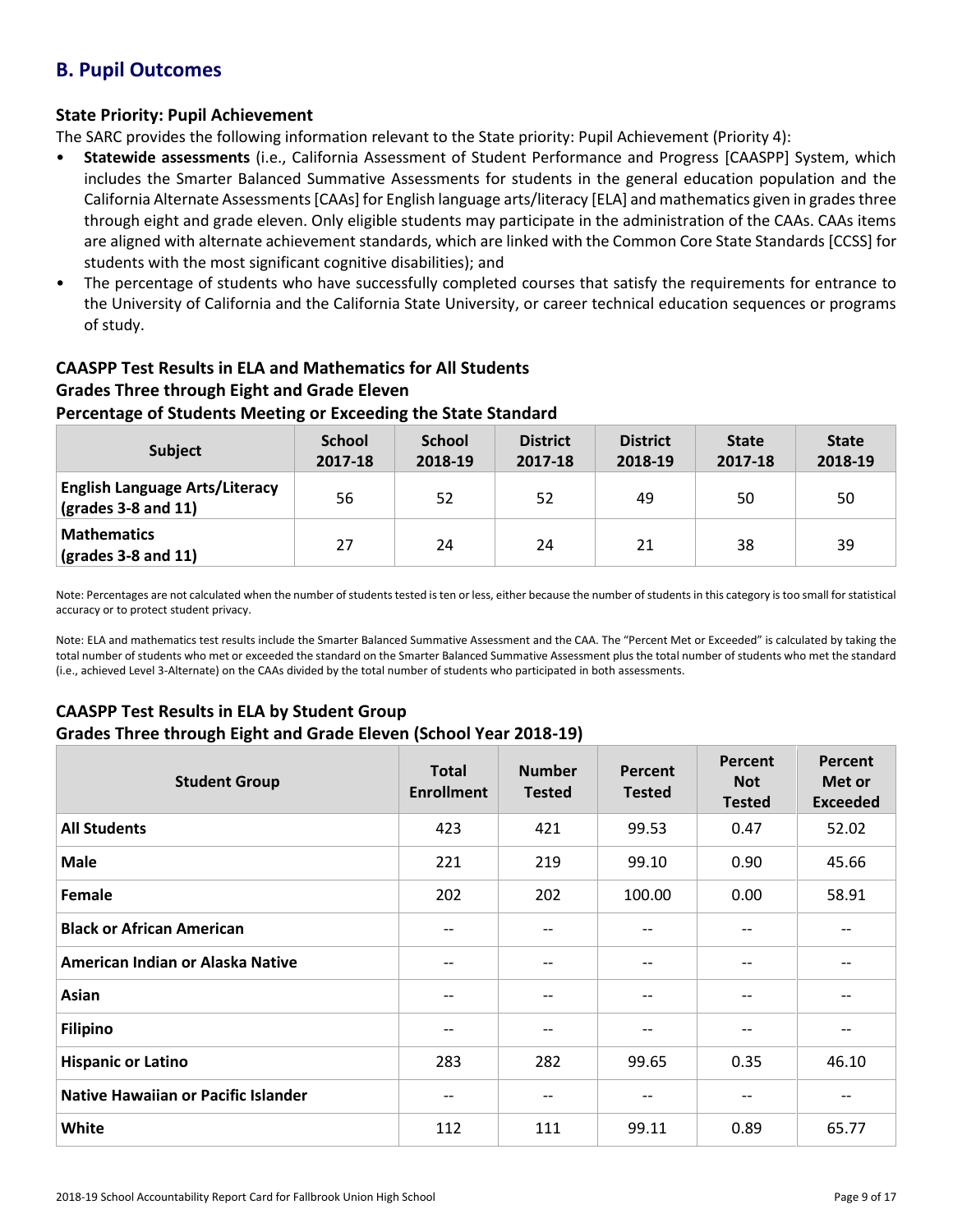| <b>Student Group</b>                                 | <b>Total</b><br><b>Enrollment</b> | <b>Number</b><br><b>Tested</b> | Percent<br><b>Tested</b> | <b>Percent</b><br><b>Not</b><br><b>Tested</b> | <b>Percent</b><br>Met or<br><b>Exceeded</b> |
|------------------------------------------------------|-----------------------------------|--------------------------------|--------------------------|-----------------------------------------------|---------------------------------------------|
| <b>Two or More Races</b>                             | 12                                | 12                             | 100.00                   | 0.00                                          | 75.00                                       |
| <b>Socioeconomically Disadvantaged</b>               | 259                               | 258                            | 99.61                    | 0.39                                          | 43.80                                       |
| <b>English Learners</b>                              | 103                               | 102                            | 99.03                    | 0.97                                          | 9.80                                        |
| <b>Students with Disabilities</b>                    | 53                                | 52                             | 98.11                    | 1.89                                          | 3.85                                        |
| <b>Students Receiving Migrant Education Services</b> | 51                                | 51                             | 100.00                   | 0.00                                          | 27.45                                       |
| <b>Foster Youth</b>                                  |                                   |                                |                          |                                               |                                             |
| <b>Homeless</b>                                      | 20                                | 20                             | 100.00                   | 0.00                                          | 25.00                                       |

Note: ELA test results include the Smarter Balanced Summative Assessment and the CAA. The "Percent Met or Exceeded" is calculated by taking the total number of students who met or exceeded the standard on the Smarter Balanced Summative Assessment plus the total number of students who met the standard (i.e., achieved Level 3-Alternate) on the CAAs divided by the total number of students who participated in both assessments.

Note: Double dashes (--) appear in the table when the number of students is ten or less, either because the number of students in this category is too small for statistical accuracy or to protect student privacy.

Note: The number of students tested includes all students who participated in the test whether they received a score or not; however, the number of students tested is not the number that was used to calculate the achievement level percentages. The achievement level percentages are calculated using only students who received scores.

| <b>Student Group</b>                                 | <b>Total</b><br><b>Enrollment</b> | <b>Number</b><br><b>Tested</b> | Percent<br><b>Tested</b> | Percent<br><b>Not</b><br><b>Tested</b> | Percent<br>Met or<br><b>Exceeded</b> |
|------------------------------------------------------|-----------------------------------|--------------------------------|--------------------------|----------------------------------------|--------------------------------------|
| <b>All Students</b>                                  | 423                               | 421                            | 99.53                    | 0.47                                   | 24.23                                |
| <b>Male</b>                                          | 221                               | 219                            | 99.10                    | 0.90                                   | 22.37                                |
| <b>Female</b>                                        | 202                               | 202                            | 100.00                   | 0.00                                   | 26.24                                |
| <b>Black or African American</b>                     | $-\, -$                           | $-$                            | $\overline{\phantom{m}}$ | $\overline{\phantom{a}}$               | $\hspace{0.05cm}$ $\hspace{0.05cm}$  |
| American Indian or Alaska Native                     | $-$                               | $-$                            | $\qquad \qquad -$        | $\overline{\phantom{a}}$               | $\overline{\phantom{a}}$             |
| Asian                                                | $-$                               | $- -$                          | $\overline{\phantom{m}}$ | $\overline{\phantom{a}}$               | $\hspace{0.05cm}$ $\hspace{0.05cm}$  |
| <b>Filipino</b>                                      | $-$                               | $-$                            | $\qquad \qquad -$        | $\overline{\phantom{a}}$               | $-$                                  |
| <b>Hispanic or Latino</b>                            | 283                               | 282                            | 99.65                    | 0.35                                   | 18.79                                |
| <b>Native Hawaiian or Pacific Islander</b>           | $\qquad \qquad -$                 | $-$                            | $\qquad \qquad -$        | $\overline{\phantom{a}}$               | $- -$                                |
| White                                                | 112                               | 111                            | 99.11                    | 0.89                                   | 36.94                                |
| <b>Two or More Races</b>                             | 12                                | 12                             | 100.00                   | 0.00                                   | 16.67                                |
| <b>Socioeconomically Disadvantaged</b>               | 259                               | 258                            | 99.61                    | 0.39                                   | 18.22                                |
| <b>English Learners</b>                              | 103                               | 102                            | 99.03                    | 0.97                                   | 0.98                                 |
| <b>Students with Disabilities</b>                    | 53                                | 52                             | 98.11                    | 1.89                                   | 0.00                                 |
| <b>Students Receiving Migrant Education Services</b> | 51                                | 51                             | 100.00                   | 0.00                                   | 9.80                                 |

### **CAASPP Test Results in Mathematics by Student Group Grades Three through Eight and Grade Eleven (School Year 2018-19)**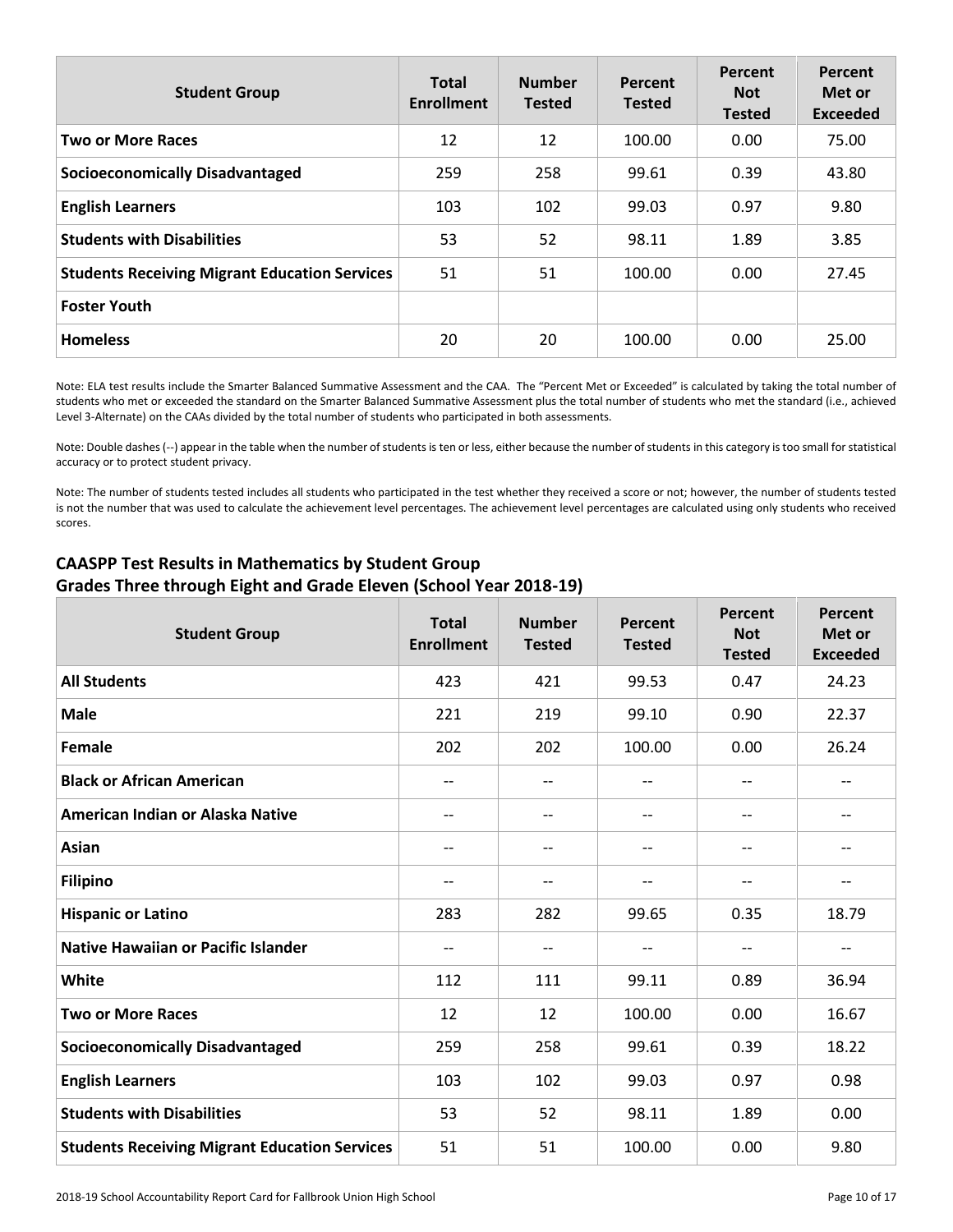| <b>Student Group</b> | <b>Total</b><br><b>Enrollment</b> | <b>Number</b><br><b>Tested</b> | Percent<br><b>Tested</b> | Percent<br><b>Not</b><br><b>Tested</b> | Percent<br>Met or<br><b>Exceeded</b> |
|----------------------|-----------------------------------|--------------------------------|--------------------------|----------------------------------------|--------------------------------------|
| <b>Foster Youth</b>  |                                   |                                |                          |                                        |                                      |
| <b>Homeless</b>      | 20                                | 20                             | 100.00                   | 0.00                                   | 0.00                                 |

Note: Mathematics test results include the Smarter Balanced Summative Assessment and the CAA. The "Percent Met or Exceeded" is calculated by taking the total number of students who met or exceeded the standard on the Smarter Balanced Summative Assessment plus the total number of students who met the standard (i.e., achieved Level 3-Alternate) on the CAAs divided by the total number of students who participated in both assessments.

Note: Double dashes (--) appear in the table when the number of students is ten or less, either because the number of students in this category is too small for statistical accuracy or to protect student privacy.

Note: The number of students tested includes all students who participated in the test whether they received a score or not; however, the number of students tested is not the number that was used to calculate the achievement level percentages. The achievement level percentages are calculated using only students who received scores.

#### **CAASPP Test Results in Science for All Students**

#### **Grades Five, Eight, and Ten**

#### **Percentage of Students Meeting or Exceeding the State Standard**

| <b>Subject</b>                        | <b>School</b> | <b>School</b> | <b>District</b> | <b>District</b> | <b>State</b> | <b>State</b> |
|---------------------------------------|---------------|---------------|-----------------|-----------------|--------------|--------------|
|                                       | 2017-18       | 2018-19       | 2017-18         | 2018-19         | 2017-18      | 2018-19      |
| Science (grades 5, 8 and high school) | N/A           | N/A           | N/A             | N/A             | N/A          | N/A          |

Note: Cells with N/A values do not require data.

Note: This is a placeholder for the California Science Test (CAST) which was administered operationally during the 2018-19 school year. However, these data are not available for inclusion in the 2018-19 SARC posting due February 1, 2020. These data will be included in the 2019-20 SARC posting due February 1, 2021.

## **Career Technical Education Programs (School Year 2018-19)**

FUHS CTE programs and pathways are overseen by Melissa Marovich. and led by department chair Jacob Bagnell.

- Advanced Manufacturing and Engineering
- Transportational Technology
- Culinary Arts
- Agriculture Science
- Robotics
- Cyber Security
- Computer Science

#### **Career Technical Education Participation (School Year 2018-19)**

| <b>Measure</b>                                                                                                                    | <b>CTE Program</b><br>Participation |
|-----------------------------------------------------------------------------------------------------------------------------------|-------------------------------------|
| Number of Pupils Participating in CTE                                                                                             | 799                                 |
| Percent of Pupils that Complete a CTE Program and Earn a High School Diploma                                                      | 28.7                                |
| Percent of CTE Courses that are Sequenced or Articulated Between the School and Institutions of<br><b>Postsecondary Education</b> | 92.7                                |

#### **Courses for University of California (UC) and/or California State University (CSU) Admission**

| <b>UC/CSU Course Measure</b>                                              | Percent |
|---------------------------------------------------------------------------|---------|
| 2018-19 Pupils Enrolled in Courses Required for UC/CSU Admission          | 97      |
| 2017-18 Graduates Who Completed All Courses Required for UC/CSU Admission | 35.91   |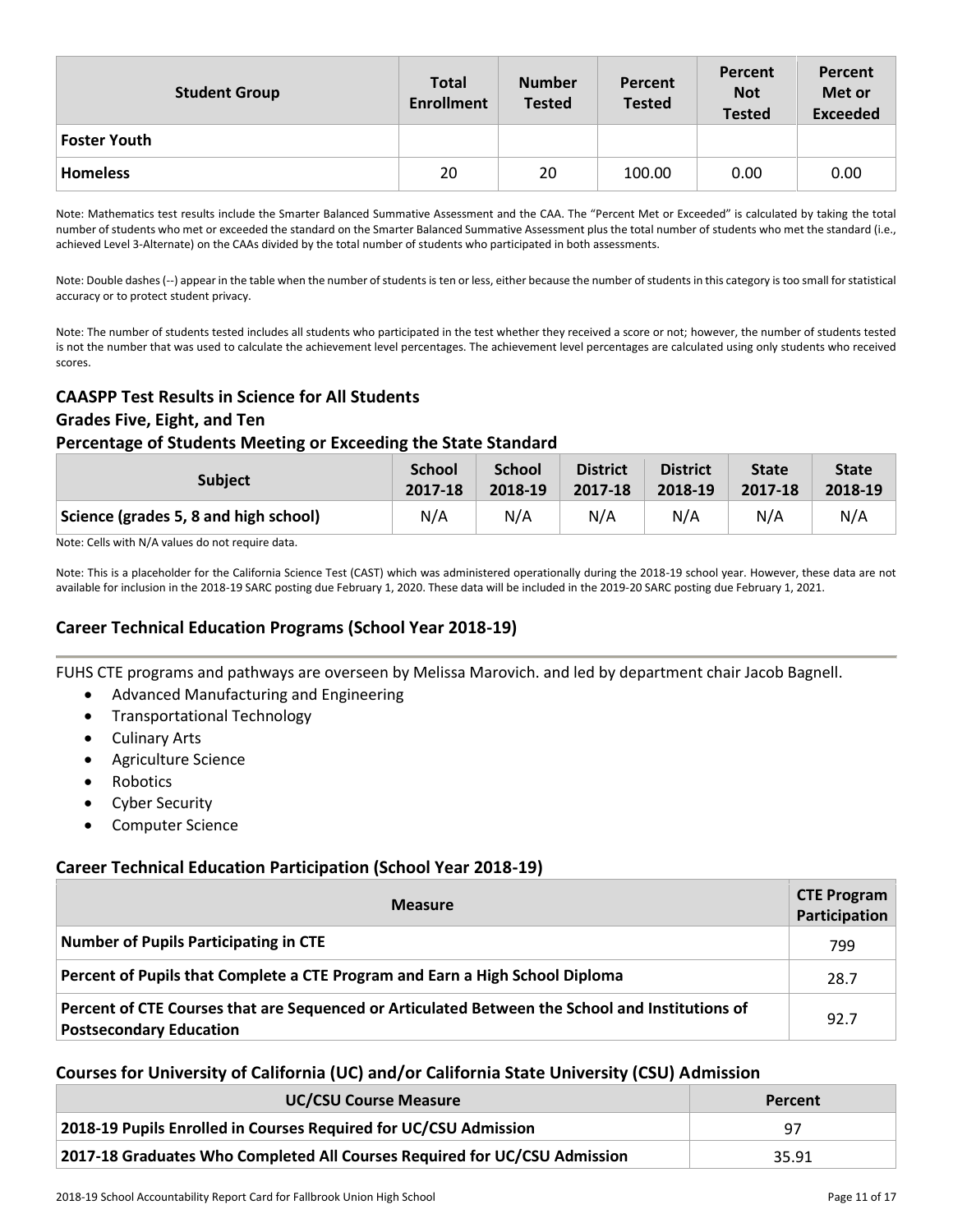#### **State Priority: Other Pupil Outcomes**

The SARC provides the following information relevant to the State priority: Other Pupil Outcomes (Priority 8):

• Pupil outcomes in the subject areas of physical education.

| <u>UUTTU TIIN TIITUU TUTUU TUU TUU TUUMIU TUUTTUUT EULU 19</u> |             |                                                                                         |                                                                                         |                                                                                        |  |  |  |  |  |  |
|----------------------------------------------------------------|-------------|-----------------------------------------------------------------------------------------|-----------------------------------------------------------------------------------------|----------------------------------------------------------------------------------------|--|--|--|--|--|--|
|                                                                | Grade Level | <b>Percentage of Students</b><br><b>Meeting Four of Six</b><br><b>Fitness Standards</b> | <b>Percentage of Students</b><br><b>Meeting Five of Six</b><br><b>Fitness Standards</b> | <b>Percentage of Students</b><br><b>Meeting Six of Six</b><br><b>Fitness Standards</b> |  |  |  |  |  |  |
|                                                                | a           | 21.7                                                                                    | 21.9                                                                                    | 40.3                                                                                   |  |  |  |  |  |  |

#### **California Physical Fitness Test Results (School Year 2018-19)**

Note: Percentages are not calculated and double dashes (--) appear in the table when the number of students tested is ten or less, either because the number of students in this category is too small for statistical accuracy or to protect student privacy.

# **C. Engagement**

#### **State Priority: Parental Involvement**

The SARC provides the following information relevant to the State priority: Parental Involvement (Priority 3):

• Efforts the school district makes to seek parent input in making decisions for the school district and each school site.

#### **Opportunities for Parental Involvement (School Year 2019-20)**

Parent and community involvement at Fallbrook Union High School is rich in tradition. With an emphasis on the common goal of educating young people academically, physically, and emotionally, the high school strives to achieve excellent relations with parents. Numerous booster groups support many of the teams in our wide-ranging interscholastic athletic program. Similar groups support our award-winning music programs and agricultural programs. The Parent Teacher Student Association (PTSA), meets regularly and provides support for parents and students. Each year, parents participate in School Site Council and English Language Advisory Committee (ELAC), and participate in decision-making regarding textbook adoptions. Families of the English Language Learners are involved through the Parent Welcome Center. School communication is enhanced through the social media sites Facebook and Twitter, email, school website, and phone dialout system. All extensions listed below can be used after dialing the school's main phone number, 760-723-6300.

Name/Administration Contact Parent/Teacher Contact Parent Teacher Student Association (PTSA), Narciso Iglesias, Principal, x-3101 Janett Flores x-3103 Curriculum Advisory Committee, Emily Toone, x-3208 English Learner Advisory Committee (ELAC),Steve Martinez , Assistant Principal x-3112, Emily Toone x 3208, Jorge Rojas x-2110 Parent Welcome Center, Emily Toone x 3208, Jorge Rojas x-2110 Career Technical Education Advisory Groups, Melissa Marovich x-6298 School Site Council, Chair Nora Maier Migrant Education, Maricela Garcia x-2012 Agriculture (AG) Program, Doug Sehnert x-2509 Associated Student Body (ASB), Alana Milton, ASB Director x-3501 Athletic Booster Programs, Patrick Walker, Athletic Director x-3610 Band Booster Program, Derek Lee, Band Director x-2301 Choral Booster Program, Heather Smith, Choral Director x-2302 WASC Focus Groups, Narciso Iglesias, Ed.D. Principal x-3102 Megan Wiblemo, WASC Coordinator x-2040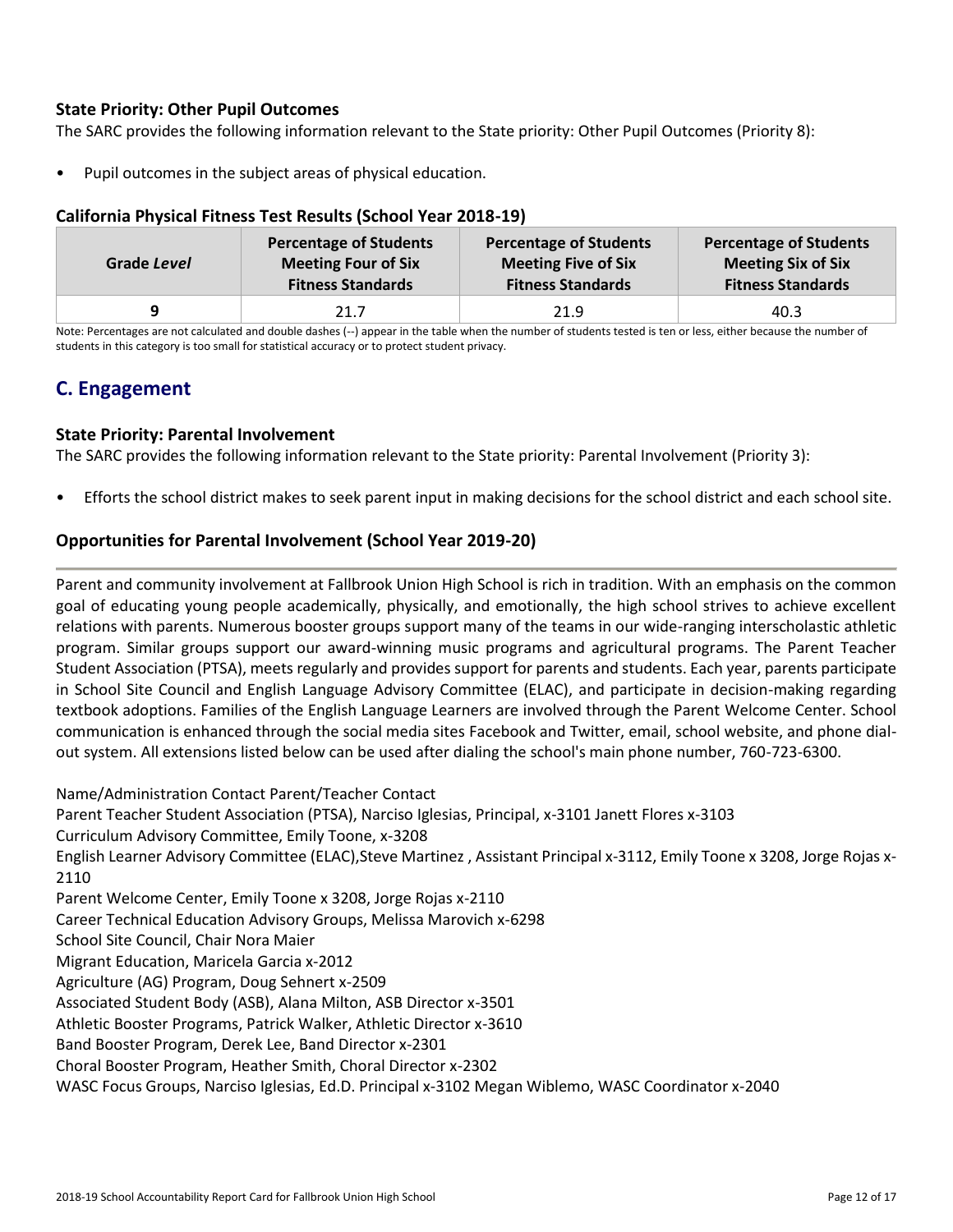### **State Priority: Pupil Engagement**

The SARC provides the following information relevant to the State priority: Pupil Engagement (Priority 5):

- High school dropout rates; and
- High school graduation rates.

#### **Dropout Rate and Graduation Rate (Four-Year Cohort Rate)**

| Indicator       | <b>School</b><br>2015-16 | <b>School</b><br>2016-17 | <b>School</b><br>2017-18 | <b>District</b><br>2015-16 | <b>District</b><br>2016-17 | <b>District</b><br>2017-18 | <b>State</b><br>2015-16 | <b>State</b><br>2016-17 | <b>State</b><br>2017-18 |
|-----------------|--------------------------|--------------------------|--------------------------|----------------------------|----------------------------|----------------------------|-------------------------|-------------------------|-------------------------|
| Dropout Rate    | 7.5                      | 8.3                      | 6.4                      |                            | 9.9                        |                            | 9.7                     | 9.1                     | 9.6                     |
| Graduation Rate | 83.2                     | 82.9                     | 87.1                     | 79.7                       | 78.1                       | 84.3                       | 83.8                    | 82.7                    | 83                      |

For the formula to calculate the 2016-17 and 2017-18 adjusted cohort graduation rate, see the 2018-19 Data Element Definitions document located on the SARC web page a[t https://www.cde.ca.gov/ta/ac/sa/.](https://www.cde.ca.gov/ta/ac/sa/)

#### **State Priority: School Climate**

The SARC provides the following information relevant to the State priority: School Climate (Priority 6):

- Pupil suspension rates;
- Pupil expulsion rates; and
- Other local measures on the sense of safety.

#### **Suspensions and Expulsions**

| Rate              | <b>School</b><br>2016-17 | <b>School</b><br>2017-18 | <b>School</b><br>2018-19 | <b>District</b><br>2016-17 | <b>District</b><br>2017-18 | <b>District</b><br>2018-19 | <b>State</b><br>$2016 - 17$ | <b>State</b><br>$2017 - 18$ | <b>State</b><br>2018-19 |
|-------------------|--------------------------|--------------------------|--------------------------|----------------------------|----------------------------|----------------------------|-----------------------------|-----------------------------|-------------------------|
| Suspensions       | 5.1                      | 5.0                      | 6.4                      | 5.5                        | 5.0                        | 6.0                        | 3.6                         | 3.5                         |                         |
| <b>Expulsions</b> | 0.0                      | 0.1                      |                          | 0.0                        | 0.1                        | 0.1                        |                             | 0.1                         |                         |

#### **School Safety Plan (School Year 2019-20)**

FUHS is a clean and safe environment that is conducive to productive learning. We enhance and update our comprehensive safety plan annually (latest adoption March 2018 ) to incorporate policies and procedures of injury and illness prevention for students and staff and to address campus threats. School safety plans and procedures are in place to ensure the safety of students, staff, and volunteers.The School Safety Plan is developed by administration with input from local emergency agencies. It is then shared with school committees such as the School Site Council, ELAC, and PTSA. The Safety Plan is then submitted to the School Board for approval.

The safety committee is comprised of school staff and community members. The committee welcomes diverse viewpoints and members have law enforcement, public safety, military, and/or other relevant experience. The committee, lead by school administration, meets annually. The committee review potential threats and makes recommendations to improve plans, policies, and procedures

Assessment of School Safety: the school uses the process of assessment, planning, physical protection, and response capacity development designed to: 1) Protect students and staff from physical harm; 2) minimize disruption and ensure the continuity of education for all students; 3) Develop and maintain a culture of safety; and 4) Inform school community of safety plan and procedures. FUHS assesses hazards, vulnerabilities, and capacities and resources; plans and implements for physical risk reduction, maintenance of safe facilities, standard operating procedures and training for disaster response; and creates preparedness plans and conducts regular drills for a variety of potential incidents. FUHS practices, monitors, and improves by holding drills to practice, reflect and improve. The Comprehensive School Safety Plan is aligned with the recommendations from the San Diego County Office of Education, State Homeland Security, local emergency responders, and public safety officials.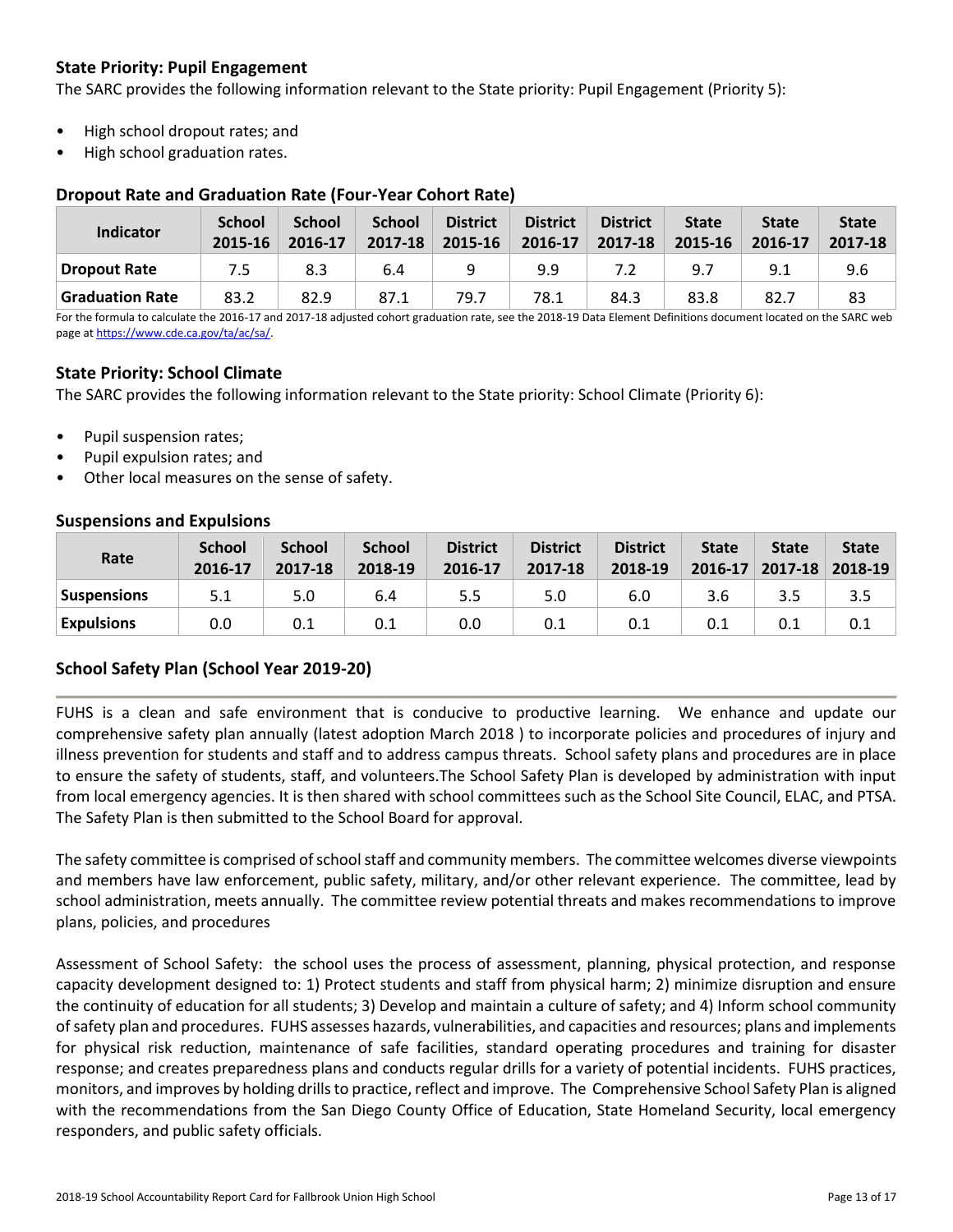Strategies and and Programs to Provide and Maintain a High Level of Safety: FHS 75 acre facility is completely fenced and locked. The school campus is monitored by the facilities and maintenance staff from 5:30am to 9:00pm. The District has response protocols for situations and/or students who are at-risk or in crisis. Interventions are designed for students who may not respond to prevention efforts. Staff is trained in crisis response. A social worker intern is part of the crisis response team. Three school psychologists, and six counselors are available to provide counseling and academic support to students.

Each classroom is equipped with emergency supplies, and our District provides emergency food and water supplies for our students and staff. We conduct regular safety inspections of all classrooms, office space, kitchen facilities, restrooms, grounds, and buildings.

The Fallbrook Union High School (FUHS), Comprehensive School Safety Plan is adjusted annually to meet the needs of the present school year and school climate. The plan is annually reviewed by the FHS School Site Council. This process facilitates the efforts of the school's commitment to student safety. FHS employs seven campus supervisors who monitor the campus before, during and after school. These personnel assisted by the administrative team, provide constant supervision during the school day and into the evening with athletic events and after school enrichment activities. The school is a closed campus during the school day: visitors must sign in and sign out.

In addition to the safety precautions provided on a daily basis, the school performs a variety of drills each year. Drills include a school-wide Fire/Safety Evacuation Drill and a Drop and Cover and a Lockdown.

Contents of the plan are:

- Child Abuse Reporting Procedures
- Disaster Response Procedures
- EMERGENCY RESPONSE CRISIS MANAGEMENT
- Suspension & Expulsion Policies
- Procedures for Notifying Teachers about Dangerous Pupils
- Discrimination & Harassment Policy
- Safe and Orderly Environment
- Policies & Procedures on Positive School Climate
- Assessment of the Current Status
- Component 1: Social Climate: People and Programs
- Component 2: Physical Environment: Place
- Rules and Procedures on School Discipline
- Hate Crime Policies and Procedures
- Bullying Prevention Policies and Procedures prohibiting Gang Attire
- Safe Ingress and Egress

| <b>Subject</b>        | Average<br><b>Class</b><br><b>Size</b> | # of<br><b>Size</b><br>$1 - 22$ | # of<br><b>Size</b><br>$23 - 32$ | # of<br><b>Size</b><br>$33+$ | Average # of<br><b>Size</b> | <b>Size</b><br>$1 - 22$ | # of<br><b>Size</b><br>$23 - 32$ | # of<br><b>Size</b><br>$33+$ | Average<br><b>Size</b> | # of<br><b>Size</b><br>$1 - 22$ | # of<br><b>Size</b><br>$23 - 32$ | 2016-17 2016-17 2016-17 2016-17 2017-18 2017-18 2017-18 2017-18 2018-19 2018-19 2018-19 2018-19<br># of<br>Classes*Classes*Classes* Class Classes*Classes*Classes* Class Classes*Classes*Classes*<br><b>Size</b><br>$33+$ |
|-----------------------|----------------------------------------|---------------------------------|----------------------------------|------------------------------|-----------------------------|-------------------------|----------------------------------|------------------------------|------------------------|---------------------------------|----------------------------------|---------------------------------------------------------------------------------------------------------------------------------------------------------------------------------------------------------------------------|
| <b>English</b>        | 26                                     | 27                              | 43                               | 18                           | 27                          | 20                      | 24                               | 34                           | 28                     | 22                              | 14                               | 40                                                                                                                                                                                                                        |
| <b>Mathematics</b>    | 26                                     | 26                              | 20                               | 26                           | 26                          | 26                      | 18                               | 24                           | 27                     | 17                              | 18                               | 26                                                                                                                                                                                                                        |
| <b>Science</b>        | 29                                     | 8                               | 20                               | 17                           | 29                          | 6                       | 23                               | 17                           | 30                     | 6                               | 11                               | 22                                                                                                                                                                                                                        |
| <b>Social Science</b> | 30                                     | 10                              | 16                               | 29                           | 28                          | 9                       | 25                               | 19                           | 29                     | 12                              | 5                                | 31                                                                                                                                                                                                                        |

#### **Average Class Size and Class Size Distribution (Secondary)**

\*Number of classes indicates how many classrooms fall into each size category (a range of total students per classroom). At the secondary school level, this information is reported by subject area rather than grade level.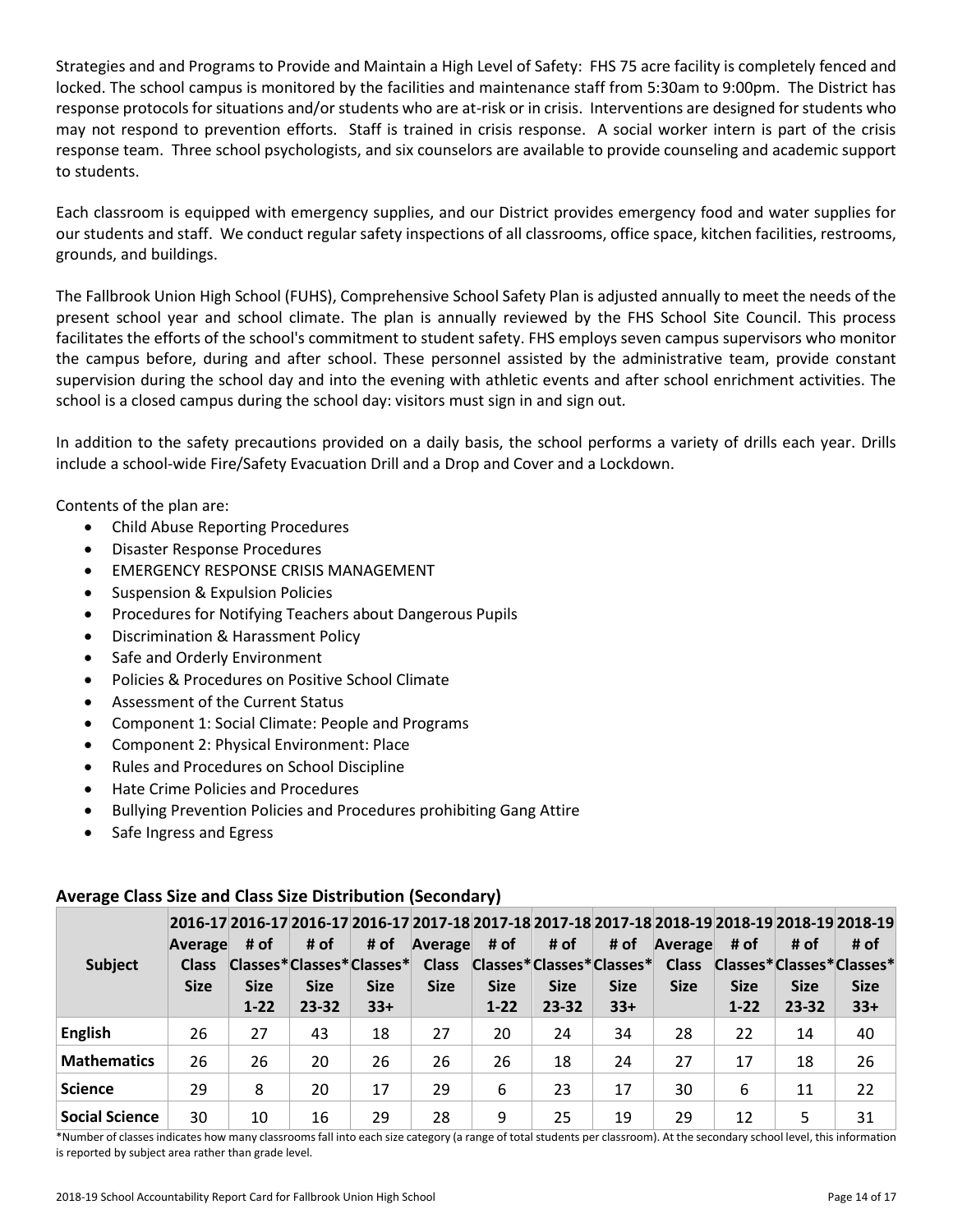#### **Ratio of Academic Counselors to Pupils (School Year 2018-19)**

| TH.<br>пис           | Ratio  |
|----------------------|--------|
| Academic Counselors* | 1981.0 |

\*One Full Time Equivalent (FTE) equals one staff member working full time; one FTE could also represent two staff members who each work 50 percent of full time.

#### **Student Support Services Staff (School Year 2018-19)**

| <b>Title</b>                                                         | Number of FTE*<br><b>Assigned to School</b> |
|----------------------------------------------------------------------|---------------------------------------------|
| <b>Counselor (Academic, Social/Behavioral or Career Development)</b> | 5.0                                         |
| Library Media Teacher (Librarian)                                    |                                             |
| <b>Library Media Services Staff (Paraprofessional)</b>               |                                             |
| Psychologist                                                         | 2.0                                         |
| <b>Social Worker</b>                                                 |                                             |
| <b>Nurse</b>                                                         | 1.0                                         |
| <b>Speech/Language/Hearing Specialist</b>                            | 1.0                                         |
| <b>Resource Specialist (non-teaching)</b>                            |                                             |
| Other                                                                | 1.0                                         |

\*One Full Time Equivalent (FTE) equals one staff member working full time; one FTE could also represent two staff members who each work 50 percent of full time.

#### **Expenditures Per Pupil and School Site Teacher Salaries (Fiscal Year 2017-18)**

| Level                                                                                                                                                                                                                                                                                                                                                                                                                                                                                                             | <b>Total</b><br><b>Expenditures</b><br><b>Per Pupil</b> | <b>Expenditures</b><br><b>Per Pupil</b><br>(Restricted) | <b>Expenditures</b><br><b>Per Pupil</b><br>(Unrestricted) | Average<br><b>Teacher</b><br><b>Salary</b> |
|-------------------------------------------------------------------------------------------------------------------------------------------------------------------------------------------------------------------------------------------------------------------------------------------------------------------------------------------------------------------------------------------------------------------------------------------------------------------------------------------------------------------|---------------------------------------------------------|---------------------------------------------------------|-----------------------------------------------------------|--------------------------------------------|
| <b>School Site</b>                                                                                                                                                                                                                                                                                                                                                                                                                                                                                                | \$10,399.14                                             | \$2,961.62                                              | \$7,437.52                                                |                                            |
| <b>District</b>                                                                                                                                                                                                                                                                                                                                                                                                                                                                                                   | N/A                                                     | N/A                                                     | \$10,351.23                                               | \$78,685.00                                |
| <b>Percent Difference - School Site and District</b>                                                                                                                                                                                                                                                                                                                                                                                                                                                              | N/A                                                     | N/A                                                     | $-32.8$                                                   |                                            |
| <b>State</b>                                                                                                                                                                                                                                                                                                                                                                                                                                                                                                      | N/A                                                     | N/A                                                     | \$7,506.64                                                | \$79,737.00                                |
| <b>Percent Difference - School Site and State</b><br>$\mathbf{a} \cdot \mathbf{b} = \mathbf{a} \cdot \mathbf{b} = \mathbf{a} \cdot \mathbf{a} \cdot \mathbf{b} = \mathbf{a} \cdot \mathbf{b} = \mathbf{a} \cdot \mathbf{b} = \mathbf{a} \cdot \mathbf{b} = \mathbf{a} \cdot \mathbf{b} = \mathbf{a} \cdot \mathbf{b} = \mathbf{a} \cdot \mathbf{b} = \mathbf{a} \cdot \mathbf{b} = \mathbf{a} \cdot \mathbf{b} = \mathbf{a} \cdot \mathbf{b} = \mathbf{a} \cdot \mathbf{b} = \mathbf{a} \cdot \mathbf{b} = \math$ | N/A                                                     | N/A                                                     | $-43.3$                                                   |                                            |

Note: Cells with N/A values do not require data.

**The California Department of Education issued guidance to LEAs on August 1, 2018, regarding how to calculate school-level per-pupil expenditures that will be reported on 2018-19 report cards.**

## **Types of Services Funded (Fiscal Year 2018-19)**

These are the following programs and supports to help assist students.

\*Intensified Math 1 which includes growth mindset. \*Avid Program \*Avid Tutors \*ST Math \*Parent Welcome Center \*2 full time counselors

- \*ELD Foundational Literacy
- \*ELD Tutors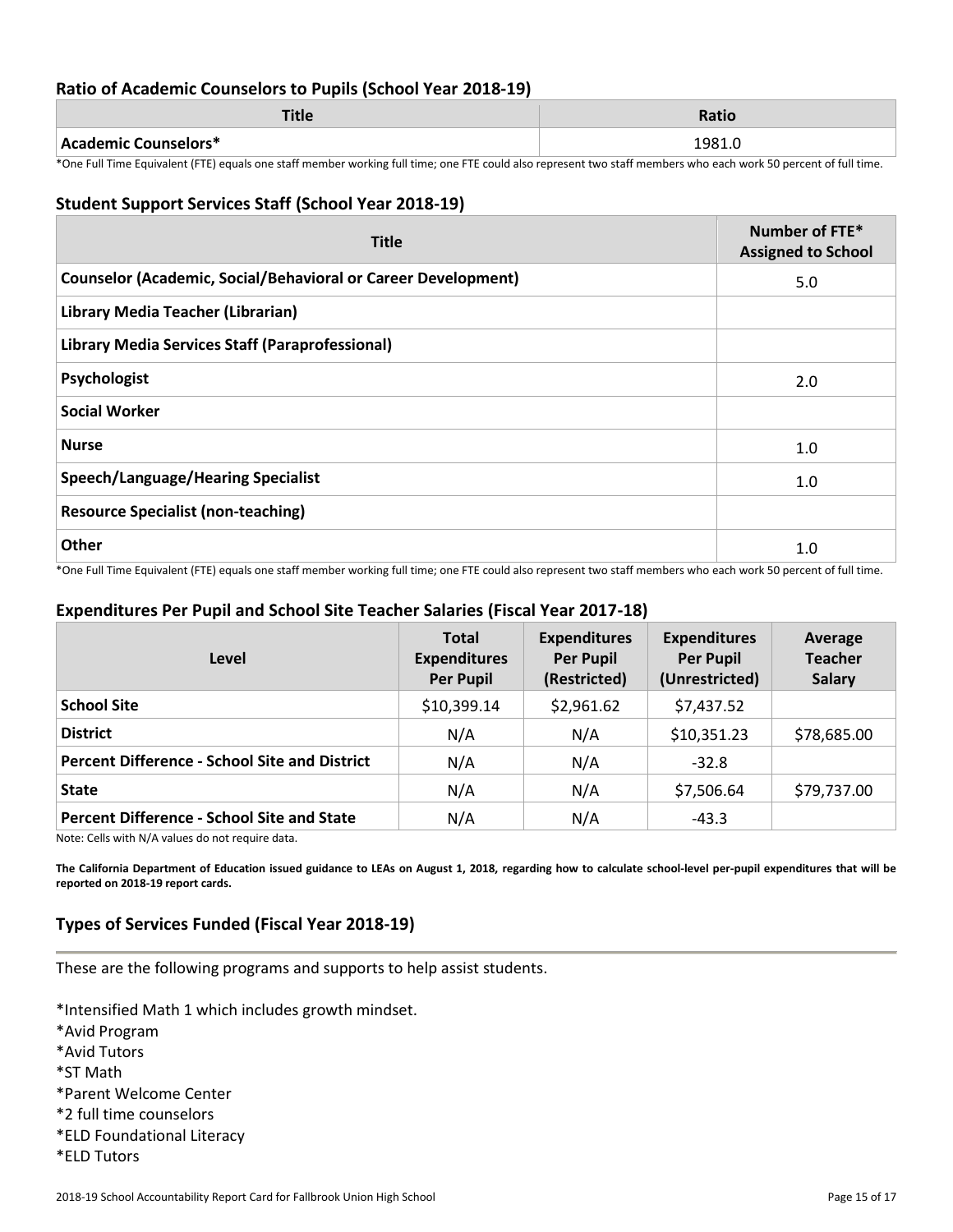| Category                                             | <b>District</b><br>Amount | <b>State Average</b><br><b>For Districts</b><br><b>In Same Category</b> |
|------------------------------------------------------|---------------------------|-------------------------------------------------------------------------|
| <b>Beginning Teacher Salary</b>                      | \$42,178                  | \$48,684                                                                |
| <b>Mid-Range Teacher Salary</b>                      | \$79,997                  | \$78,920                                                                |
| <b>Highest Teacher Salary</b>                        | \$101,607                 | \$99,844                                                                |
| <b>Average Principal Salary (Elementary)</b>         | \$0                       | \$137,288                                                               |
| <b>Average Principal Salary (Middle)</b>             | \$0                       | \$135,905                                                               |
| <b>Average Principal Salary (High)</b>               | \$139,451                 | \$134,157                                                               |
| <b>Superintendent Salary</b>                         | \$242,131                 | \$185,654                                                               |
| <b>Percent of Budget for Teacher Salaries</b>        | 32%                       | 31%                                                                     |
| <b>Percent of Budget for Administrative Salaries</b> | 6%                        | 6%                                                                      |

# **Teacher and Administrative Salaries (Fiscal Year 2017-18)**

For detailed information on salaries, see the CDE Certificated Salaries & Benefits web page at [https://www.cde.ca.gov/ds/fd/cs/.](http://www.cde.ca.gov/ds/fd/cs/) 

# **Advanced Placement (AP) Courses (School Year 2018-19)**

| <b>Subject</b>                  | <b>Number of</b><br>AP Courses Offered* | <b>Percent of Students</b><br><b>In AP Courses</b> |
|---------------------------------|-----------------------------------------|----------------------------------------------------|
| <b>Computer Science</b>         |                                         | N/A                                                |
| <b>English</b>                  | 4                                       | N/A                                                |
| <b>Fine and Performing Arts</b> | 4                                       | N/A                                                |
| <b>Foreign Language</b>         | 4                                       | N/A                                                |
| <b>Mathematics</b>              | 2                                       | N/A                                                |
| <b>Science</b>                  | 3                                       | N/A                                                |
| <b>Social Science</b>           | 5                                       | N/A                                                |
| <b>All courses</b>              | 24                                      | 15.9                                               |

Note: Cells with N/A values do not require data.

\*Where there are student course enrollments of at least one student.

# **Professional Development (Most Recent Three Years)**

| <b>Measure</b>                                                                            | $\vert$ 2017-18 2018-19 2019-20 |  |
|-------------------------------------------------------------------------------------------|---------------------------------|--|
| Number of school days dedicated to Staff Development and Continuous Improvement $\vert$ 7 |                                 |  |

Fallbrook High School (FHS) is committed to the following guidelines to guide quality professional development:

- Common goals, grading, and expectations
- Creating and examining common assessments to ensure teachers use data to guide instruction
- Examining instruction and student work to reflect rigor on CAASPP
- Collaborating with San Diego County Office of Education (SDCOE) around curriculum and instruction
- Implementing Integrated Math pathway; investigating strategies to engage students in 3-years of math